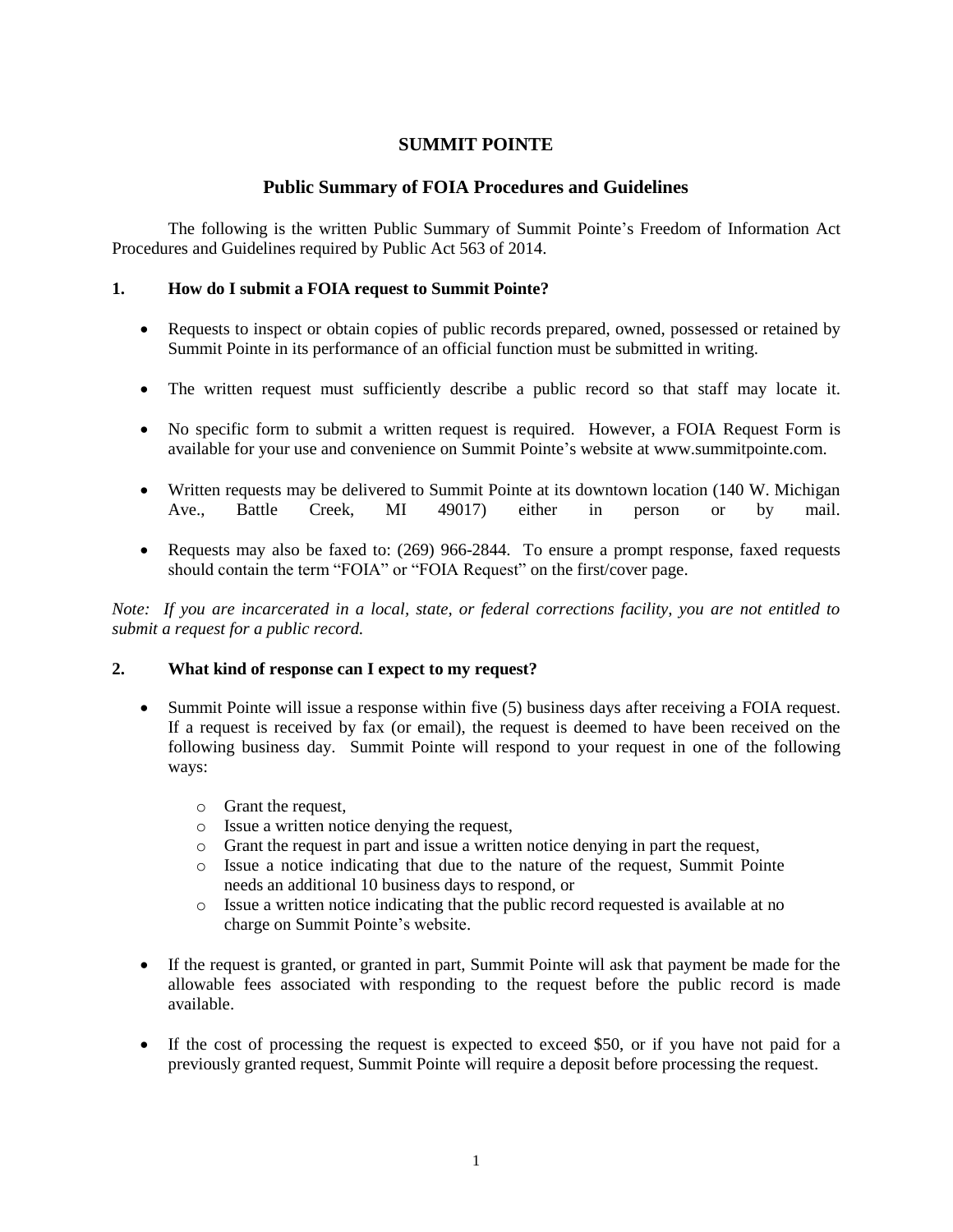### **3. What are Summit Pointe's deposit requirements?**

- If Summit Pointe has made a good faith calculation that the total fee for processing the request will exceed the sum of \$50.00, Summit Pointe will require that you provide a deposit in the amount of 50% of the total estimated fee. When Summit Pointe requests the deposit, it will provide you a non-binding best efforts estimate of how long it will take to process the request after receipt of your deposit by Summit Pointe.
- If Summit Pointe receives a request from a person who has not paid Summit Pointe for copies of public records made in fulfillment of a previously granted written request, Summit Pointe will require a deposit of 100% of the estimated processing fee before it begins to search for the public record for any subsequent written request when all of the following conditions exist:
	- $\circ$  The final fee for the prior written request is not more than 105% of the estimated fee;
	- o The public records made available contained the information sought in the prior written request and remain in Summit Pointe's possession;
	- o The public records were made available to the individual, subject to payment, within the best effort time frame estimated by Summit Pointe to provide the records;
	- o Ninety (90) days have passed since Summit Pointe notified the individual in writing that the public records were available for pickup or mailing;
	- o The individual is unable to show proof of prior payment to Summit Pointe; and
	- o Summit Pointe has calculated an estimated detailed itemization that is the basis for the current written request's increased fee deposit.
- Summit Pointe will not require the 100% estimated fee deposit if any of the following apply:
	- o The person making the request is able to show proof of prior payment in full to Summit Pointe;
	- o Summit Pointe is subsequently paid in full for all applicable prior written requests; or
	- o 365 days have passed since the person made the request for which full payment was not remitted to Summit Pointe.

### **4. How does Summit Pointe calculate FOIA processing fees?**

The Michigan FOIA statute permits Summit Pointe to charge for the following costs associated with processing a request:

- Labor costs associated with copying or duplication, which includes making paper copies, making digital copies, or transferring digital public records to non-paper physical media or through the Internet.
- Labor costs associated with searching for, locating and examining a requested public record, when failure to charge a fee will result in unreasonably high costs to Summit Pointe.
- Labor costs associated with a review of a record to separate and delete information exempt from disclosure, when failure to charge a fee will result in unreasonably high costs to Summit Pointe.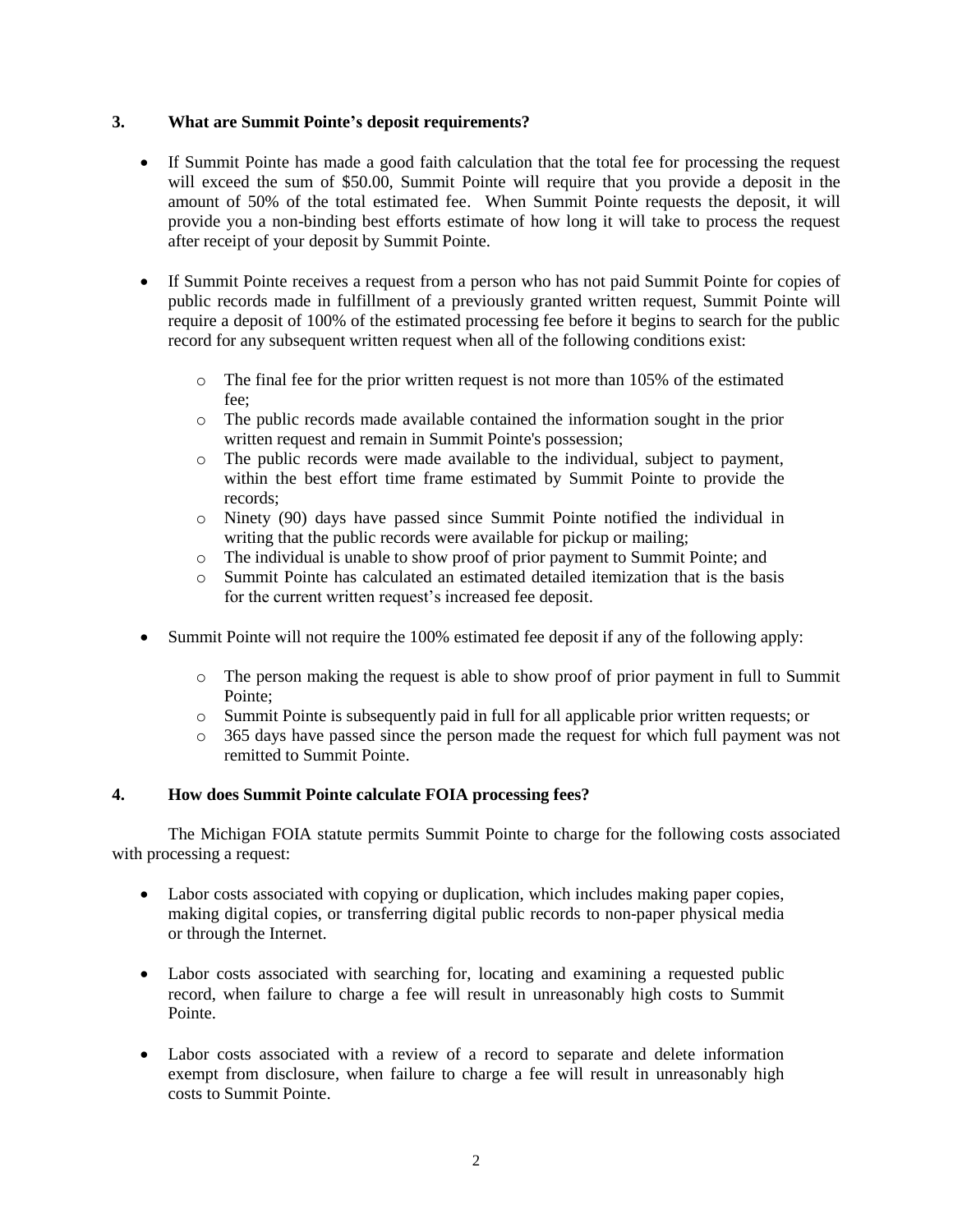- The cost of copying or duplication, not including labor, of paper copies of public records. This may include the cost for copies of records already on Summit Pointe's website if you ask Summit Pointe to make copies.
- The cost of computer discs, computer tapes or other digital or similar media when the requester asks for records in non-paper physical media. This may include the cost for copies of records already on Summit Pointe's website if you ask Summit Pointe to make copies.
- The cost to mail or send a public record to a requestor.

### **Labor Costs**

- All labor costs will be estimated and charged in 15-minute increments, with all partial time increments rounded down. If the time involved is less than 15 minutes, there will be no charge.
- Labor costs will be charged at the hourly wage of the lowest-paid Summit Pointe employee capable of doing the work in the specific fee category, regardless of who actually performs work.
- Labor costs will also include a charge to cover or partially cover the cost of fringe benefits. Summit Pointe may add up to 50% to the applicable labor charge amount to cover or partially cover the cost of fringe benefits, but in no case may it exceed the actual cost of fringe benefits.
- Overtime wages will not be included in labor costs unless agreed to by the requestor; overtime costs will not be used to calculate the fringe benefit cost.
- Contracted labor costs will be charged at six times the state minimum hourly wage.

A labor cost will not be charged for the search, examination, review and the deletion and separation of exempt from nonexempt information unless failure to charge a fee would result in unreasonably high costs to Summit Pointe. Costs are unreasonably high when they are excessive and beyond the normal or usual amount for those services compared to Summit Pointe's usual FOIA requests, because of the nature of the request in the particular instance. Summit Pointe must specifically identify the nature of the unreasonably high costs in writing.

### **Copying and Duplication**

Summit Pointe must use the most economical method for making copies of public records, including using double-sided printing, if cost-saving and available.

### *Non-paper Copies on Physical Media*

 The cost for records provided on non-paper physical media, such as computer discs, computer tapes or other digital or similar media will be at the actual and most reasonably economical cost for the non-paper media.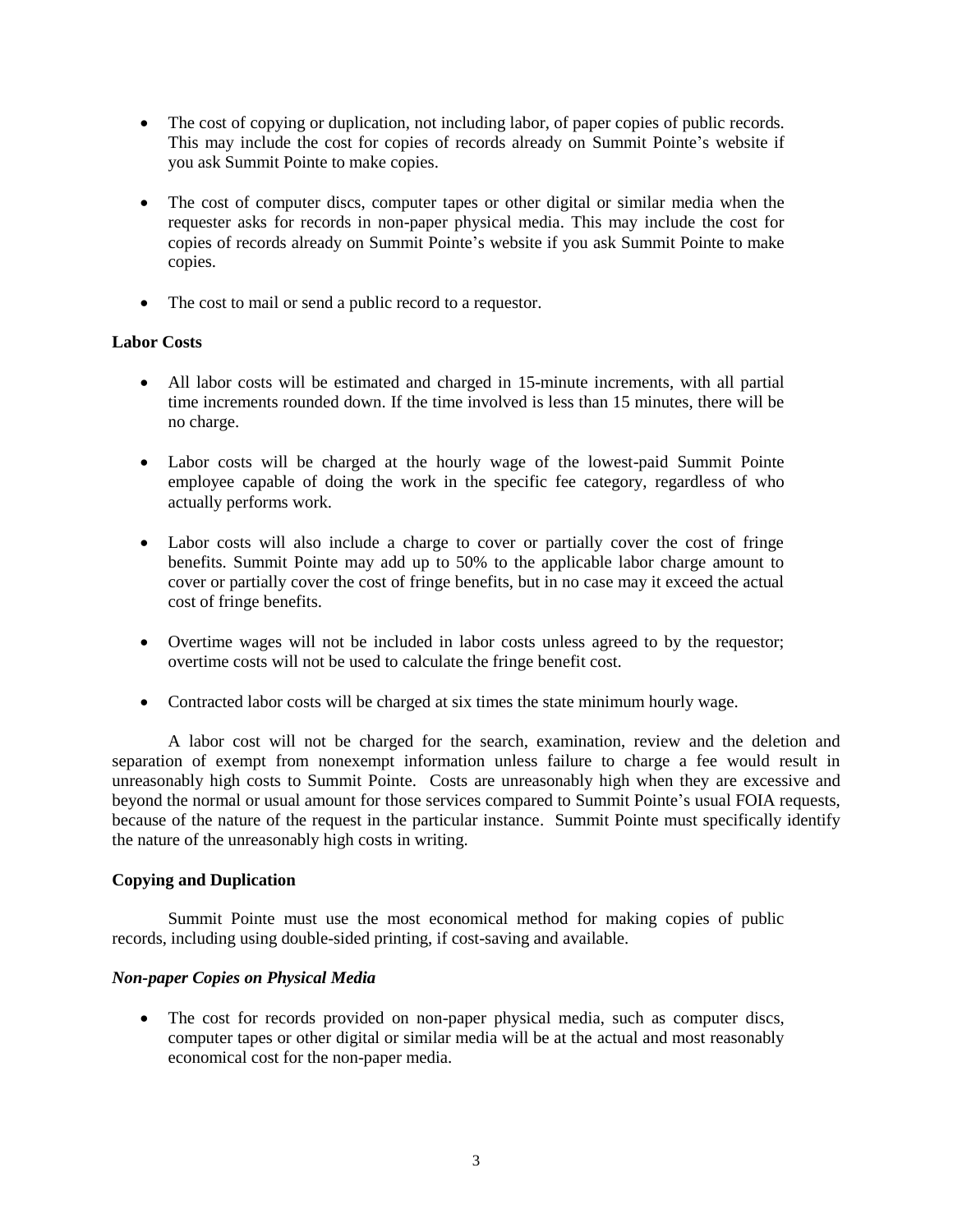This cost will be charged only if Summit Pointe has the technological capability necessary to provide the public record in the requested non-paper physical media format.

## *Paper Copies*

- Paper copies of public records made on standard letter  $(8 \frac{1}{2} \times 11)$  or legal  $(8 \frac{1}{2} \times 14)$ sized paper will not exceed \$.10 per sheet of paper.
- Copies for non-standard sized sheets will paper will reflect the actual cost of reproduction.

### **Mailing Costs**

- The cost to mail public records will use a reasonably economical and justified means. Summit Pointe may charge for the least expensive form of postal delivery confirmation.
- No cost will be made for expedited shipping or insurance unless you request it.

### **5. How do I qualify for a reduction in the processing fee?**

Summit Pointe may waive or reduce the fee associated with a request when Summit Pointe determines in its sole discretion that doing so is in the public interest because it can be considered as primarily benefitting the general public.

Summit Pointe will waive the first \$20.00 of the processing fees for a request if you submit an affidavit stating that you are:

- Indigent and receiving specific public assistance; or
- If not receiving public assistance, stating facts demonstrating an inability to pay because of indigence.

You are **not** eligible to receive the \$20.00 waiver if you:

- Have previously received discounted copies of public records from Summit Pointe twice during the calendar year; or
- Are requesting information on behalf of other persons who are offering or providing payment to you to make the request.

An affidavit is sworn statement. For your convenience, Summit Pointe has provided an Affidavit of Indigence for the waiver of FOIA fees on the back of the Summit Pointe Request Form, which is available on Summit Pointe's website: [www.summitpointe.com.](http://www.summitpointe.com/)

Summit Pointe will waive \$20.00 of the processing fee for a nonprofit organization that meets all of the following conditions:

• The organization is formally designated by the state to carry out activities under subtitle C of the federal developmental disabilities assistance and bill of rights act of 2000, Public Law 106-402, and the protection and advocacy for individuals with mental illness act, Public Law 99-319;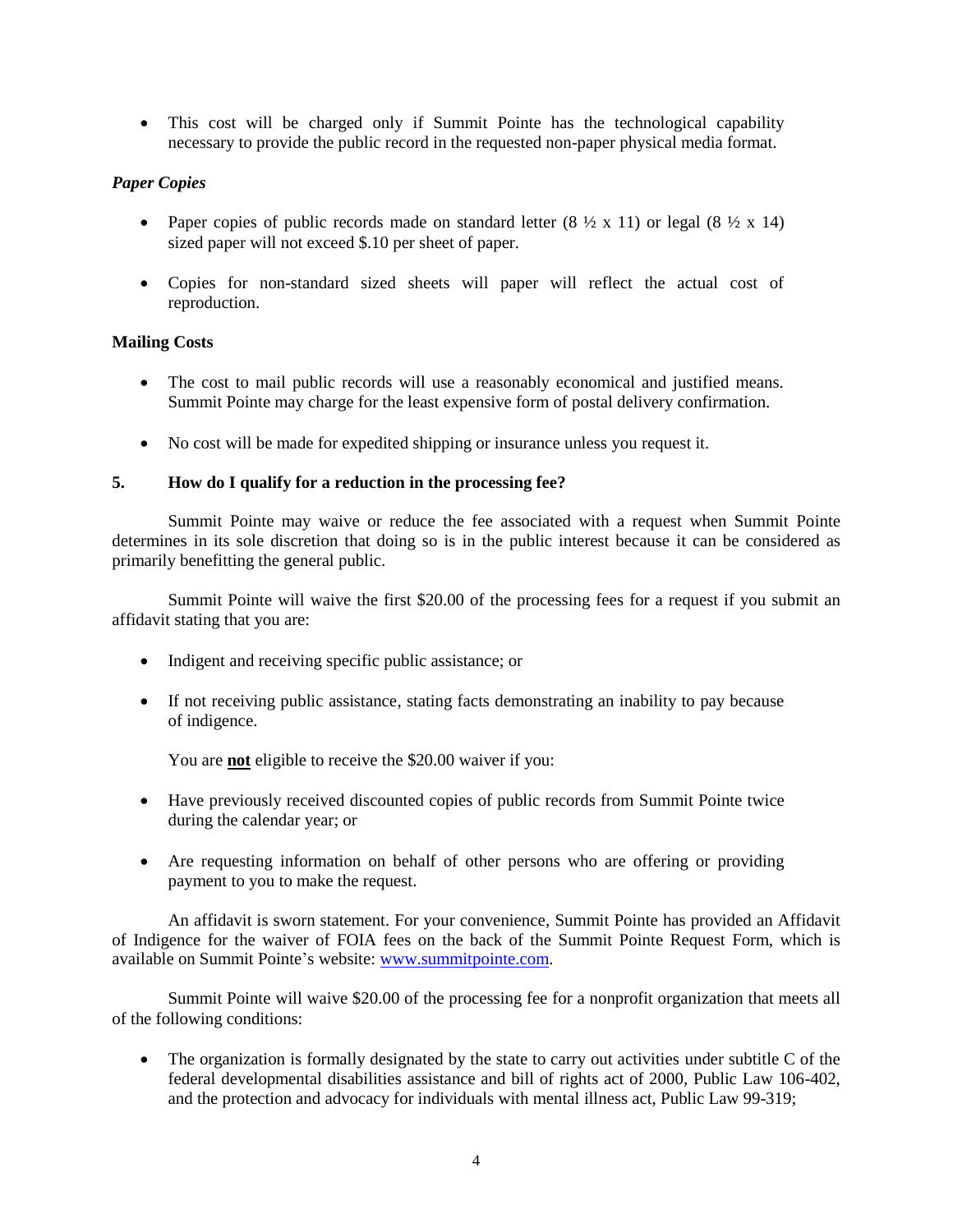- The request is made directly on behalf of the organization or its clients;
- The request is made for a reason wholly consistent with the mission and provisions of those laws under section 931 of the mental health code, 1974 PA 258, MCL 330.1931; and
- The request is accompanied by documentation of its designation by the state, if requested by the public body.

### **7. How may I challenge the denial of a public record or an excessive fee?**

### **Appeal of a Denial of a Public Record**

If you believe that all or a portion of a public record has not been disclosed or has been improperly exempted from disclosure, you may appeal to Summit Pointe's Board of Directors by filing a written appeal of the denial with Summit Pointe's FOIA Coordinator. The appeal must be in writing, specifically state the word "appeal," and identify the reason or reasons you are seeking a reversal of the denial.

The Summit Pointe Board is not considered to have received a written appeal until the first regularly scheduled Summit Pointe Board meeting following submission of the written appeal. Within 10 business days of receiving the appeal the Summit Pointe Board will respond in writing by:

- Reversing the disclosure denial;
- Upholding the disclosure denial; or
- Reverse the disclosure denial in part and uphold the disclosure denial in part.

Whether or not you submitted an appeal of a denial to the Summit Pointe Board, you may file a civil action in Calhoun County Circuit Court within 180 days after Summit Pointe's final determination to deny your request. If you prevail in the civil action the court will award you reasonable attorneys' fees, costs and disbursements. If the court determines that Summit Pointe acted arbitrarily and capriciously in refusing to disclose or provide a public record, the court shall award you damages in the amount of \$1,000.

#### **Appeal of an Excess FOIA Processing Fee**

If you believe that the fee charged by Summit Pointe to process your FOIA request exceeds the amount permitted by state law, you must first appeal to the Summit Pointe Board of Directors by filing a written appeal for a fee reduction to the office of the FOIA Coordinator. The appeal must specifically state the word "appeal" and identify how the required fee exceeds the amount permitted.

The Summit Pointe Board is not considered to have received a written appeal until the first regularly scheduled Summit Pointe Board meeting following submission of the written appeal. Within 10 business days after receiving the appeal, the Summit Pointe Board will respond in writing by:

- Waiving the fee;
- Reducing the fee and issue a written determination indicating the specific basis that supports the remaining fee;